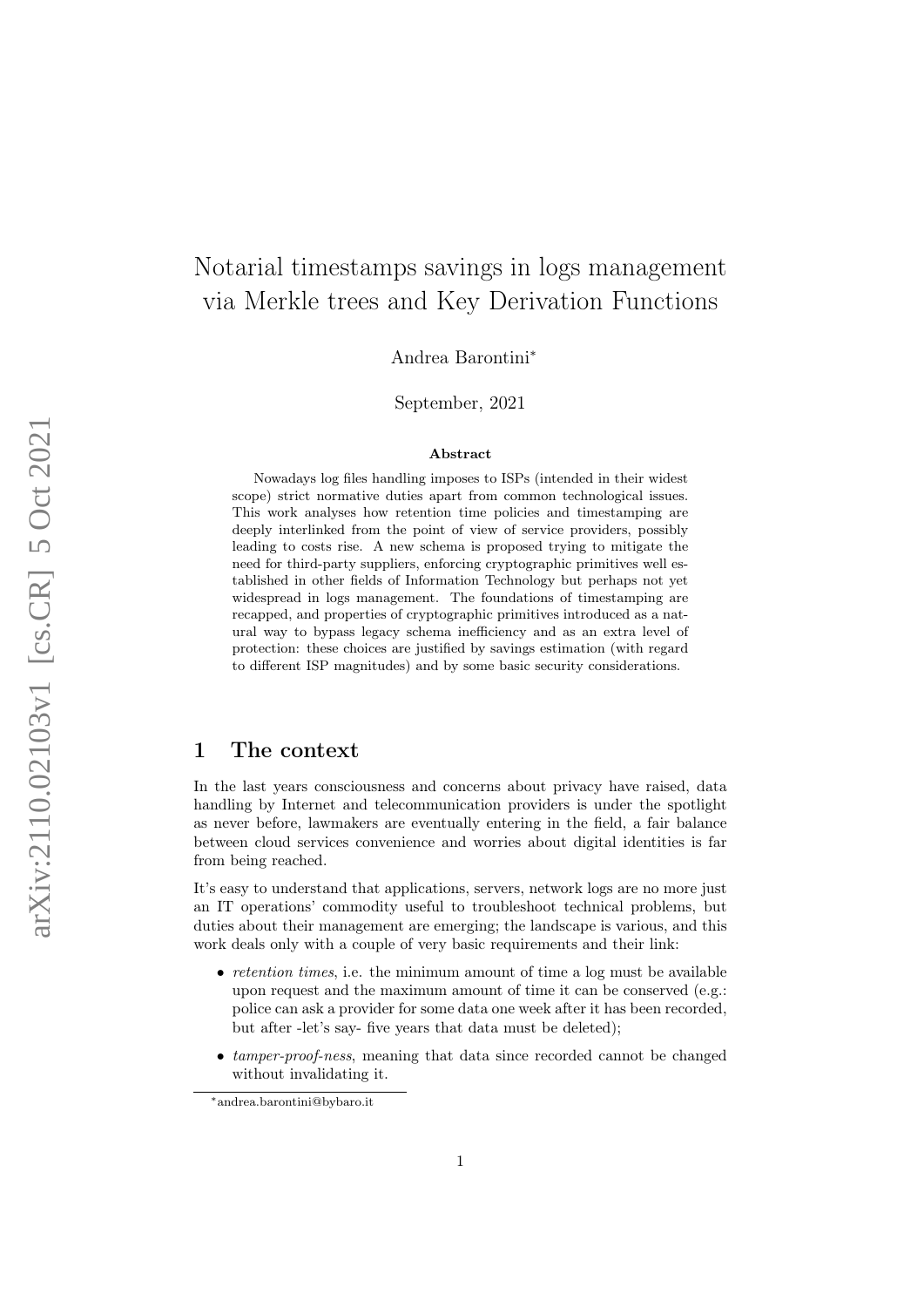Retention times are usually enforced by disincentives to circumvent their requirements: if service owner is discovered without needed data or taking advantage of data later than its retention time limit, it should be sanctioned. To be able to claim for data integrity, a technological proof in the form of a notarized timestamp of the log file is instead required, given how easily an unfaithful service provider could alter the logs forging a new file (how it's really easier than deleting a log only far after the time limit is a moot point, but that's how the world goes). It's common to apply timestamps during log files rotation.

It's worth noting that retention times actually are a property of each event recorded in a log file, not of the log file as a whole: for example on a network device a root login and an interface UP/DOWN will probably have very different retention times requirements even if they could be collected in the same file. It means that, even considering a data-lake aggregation strategy producing a single huge log file (and that's not always the case), a per-event-type disaggregation is anyway needed to separately timestamp different files, each containing only events sharing the same retention policies: this way all conservation time constraints can be respected without breaking any timestamp.

Organizations under a legislation (or with a security department) mandating many different retentions, or not being able to process their logs as a unique data-lake, or needing frequent rotations due to data amount could easily see a growing number of needed notarized timestamps: they often are a paid thirdparty service, so it makes sense to propose a way to reduce that quantity.

# 2 Timestamps fundamentals

Notarization of a file is not only a technological matter: dealing with legal validity it's of course also driven by law constraints: for example lawmakers could value guarantees coming from externalities, e.g. emitting organization's assets. This kind of choices influences the type of infrastructure and (de)centralization level of the issuer [\[Wik21f\]](#page-7-0); some examples, without pretending completeness:

- timestamps based on a Proof-of-Work blockchain with granular-enough blocks mining schedule (please note that even if fully decentralized this case is not free of charge because of transactions fees) [\[Blo21\]](#page-7-1);
- timestamps as digital certificates delivered to the applier by an accredited issuer [\[Ada+01\]](#page-7-2);
- timestamps as an entry in a carefully protected database managed by an organization guaranteeing its existence for a certain number of years [\[Buc21\]](#page-7-3);
- $\bullet$  ...
- some mix of the previous ones.

However all solutions have a common technological ground: to save space all of them use a digest of the file produced by a *cryptographic hash* (we will simply refer to it as "hash output" or even as just "hash") and associate it to a time tag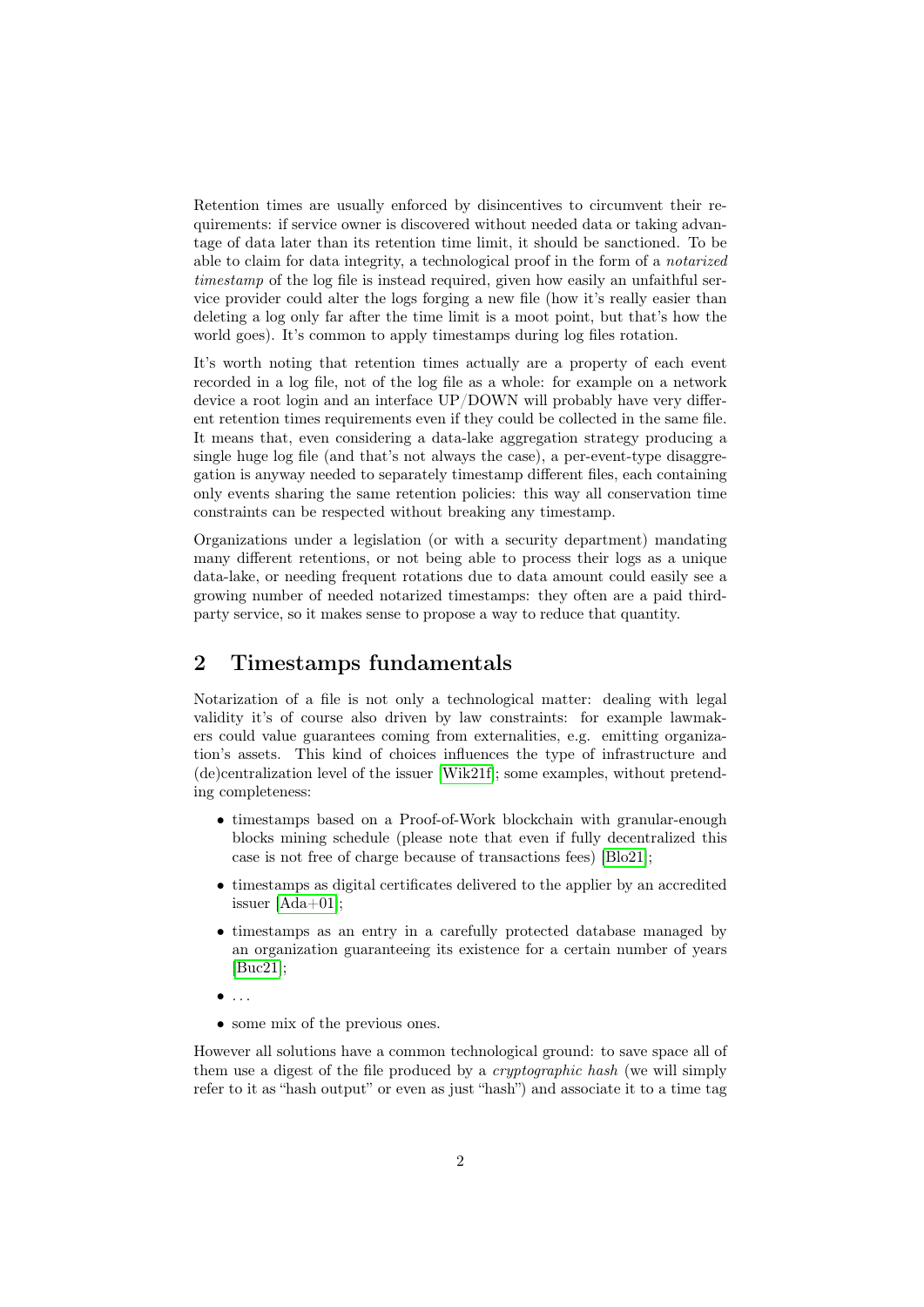(writing the digest in a block at a specific height referable to that time, signing the association, storing the association in a secure  $DB, \ldots$ ).

A cryptographic hash is employed because [\[Wik21e\]](#page-7-4):

- *preimage resistance* guarantees that a file to be notarized must exist before timestamp emission, because we cannot timestamp a fake hash output, and only later forge a document corresponding to the fake hash (put it simply, the hash is *one-way* so we cannot invert it);
- second-preimage resistance makes impossible, since a document is hashed and timestamped, to forge a second different document with the same hash (so we cannot pretend to have timestamped a document different from the original one).

As background for next sections considerations, it's important to note that:

- the foregoing hash properties are *computational properties*, meaning they hold because of limits of our computation resources: having an unrealistically fast computer or -equally- an unrealistic long time in hand we could break them by brute force (trying any hash input until success).
- from a general point of view we cannot say if conditioning hash input to be a valid log file (so considering only "well-formed" inputs, respecting log grammar/syntax) strengthen or weaken the hash properties: roughly speaking it depends on how hash output distribution "reacts" to the restricted case. Regarding brute force attacks, the input restriction for sure could reduce the domain; however tries-set would still be so "big" to get searched that it's not obviously advantageous to also add the overhead of a priori input selection, considering how fast hashing is. Anyway we will be only interested in comparing a new timestamping schema to the current one: so we will consider their relative security, ignoring their effectiveness with respect to general hash theory and assuming security of the current timestamping procedure as an accepted matter of fact.

In the light of what we have said, we now know that to separately timestamp many files we usually invoke the timestamping service many independent times, each time for a different hash: so to gain savings we need to reduce the number of third-party-processed hashes, trying at the same time to not lose mutual independence of each file's timestamp markers (please note that now we have added the "markers" qualifier to underline a more complex structure: if the number of processed hashes will be lower than the number of files, emitted timestamps will not be enough -by themselves- for each file, so we'll also need something else).

# 3 Merkle trees as Accumulators

The "to reduce the number of third-party-processed hashes" above is actually an euphemism: it's possible to use just one hash to timestamp  $n$  files (which of course will share the time certification, nightly rotated logs are good candidates). To get this result we exploit the accumulator nature of Merkle trees [\[Wik21d\]](#page-7-5):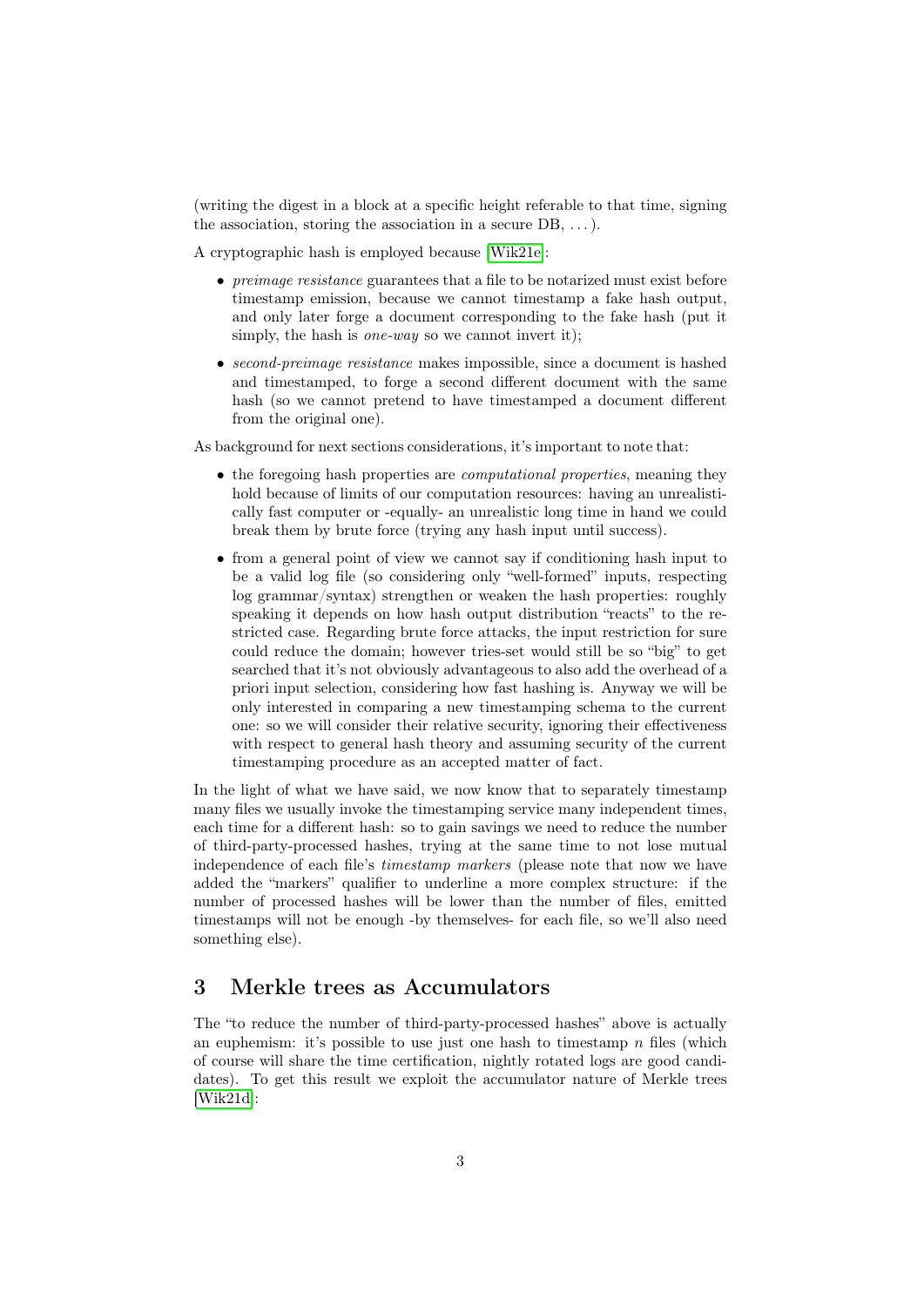• in Merkle trees each internal node is the hash of its two children nodes concatenated; each leaf node is instead the hash of one of the tree's inputs (in our case, the log files). If an internal node has only one child (situation occurring when cardinality of input-set is not a power of 2) the single child is concatenated with itself. The top level node is called tree root. E.g.:



Of course with 6 input files we would have  $h_{23} = H(h_{35}|h_{36})$  and  $h_{12}$ would be the only node with just one single child.

• It's easy to get convinced that "membership" of an input file in a Merkle tree can always be proved knowing the tree root representing the whole tree and  $\lceil \log_2 n \rceil$  other nodes values  $h_{yx}$  (where n is the number of inputs): that's the accumulator nature of Merkle trees. E.g.: to prove membership of  $file_3$  in our example tree we need to use file contents and the black nodes values to calculate the tree root and check if it is equal to the one we pre-know:



The ordered set (from inputs side to tree root) of black nodes values is called Merkle path.

Lastly, please note that check of inputs whose way towards tree root meets single-child nodes (e.g. our  $file_5$ ) could need less values; however to avoid dealing with special cases we choose to use the "canonical" proof style for them as well (repeating the same value when needed).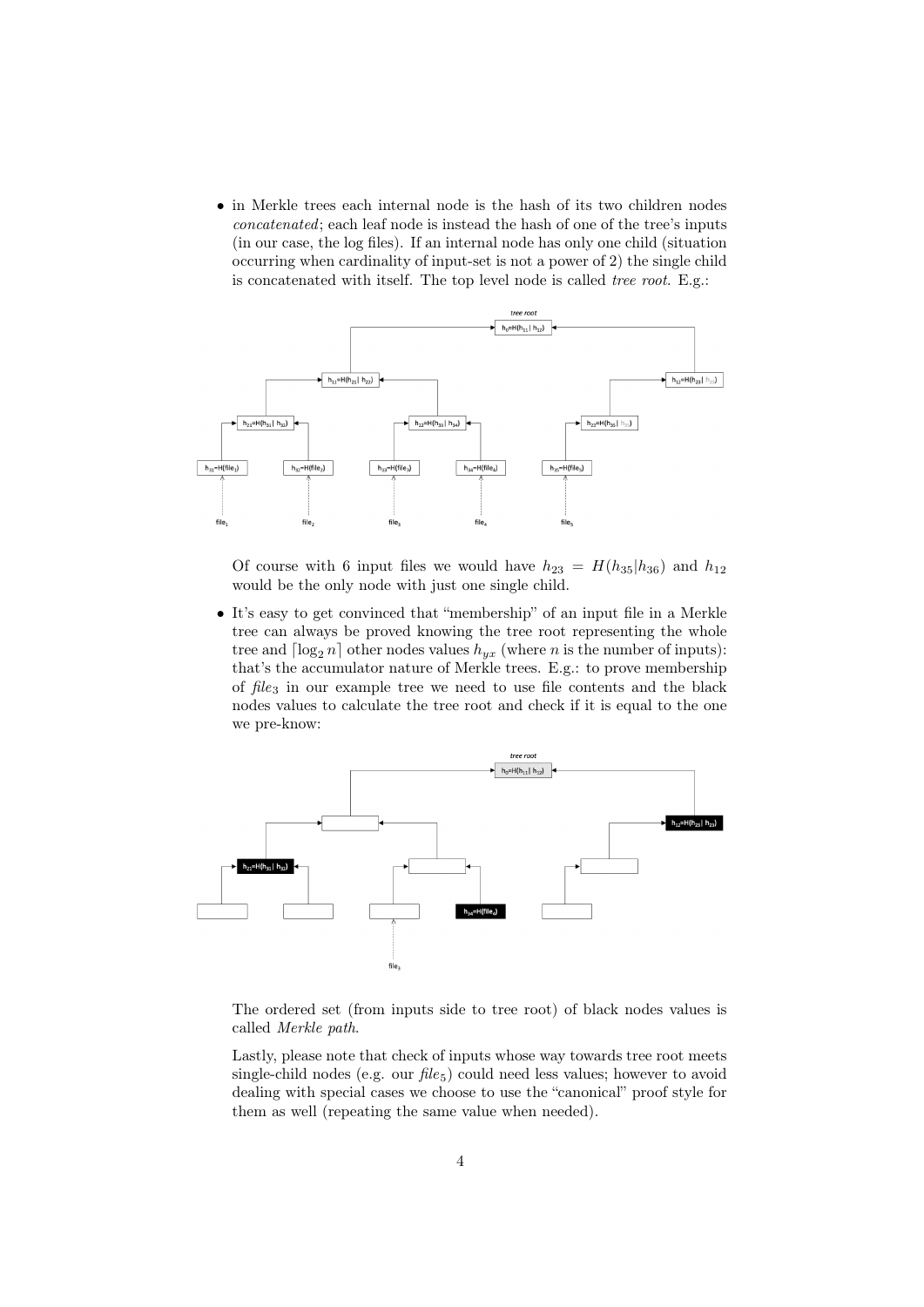## 4 The new timestamping schema and its savings

We now have all the elements to go back to our original problem: how to save timestamps. At this point the strategy should be self-evident:

- the only timestamped hash will be the tree root;
- for each log file, the earlier minted timestamp markers will be made up of the same, unique timestamped tree root and file's Merkle path;
- to prove a file hasn't been changed since timestamping, we check that Merkle root calculated from its content and Merkle path is equal to the previously timestamped one.

It seems a win-win situation: let's compare legacy and new schema (we assume one logs rotation per-day, 32 bytes SHA256 hashes, Timestamp Authority TSA providing timestamps as X.509 certificates with common size of about 5 KBytes; per-timestamp price comes from a quick search of bundles available on the market during Q3 2021 [\[Alt21\]](#page-7-6); needed storage values are rounded to the greatest-less-than-themselves Byte's 2 <sup>10</sup> multiples to be more readable; furthermore they take into account just timestamps or timestamp markers occupations, of course not source log files):

| Daily files #                     |            | 10         | 100           | 1.000           | 10.000      |
|-----------------------------------|------------|------------|---------------|-----------------|-------------|
| Annual files #                    | 365        | 3.650      | 36.500        | 365.000         | 3.650.000   |
| Bundle-based 1 timestamp cost     | 0,17€      | $0,16 \in$ | $0,10 \in$    | $0.08 \epsilon$ | $0,08 \in$  |
| LEGACY daily timestamps #         |            | 10         | 100           | 1.000           | 10.000      |
| LEGACY annual timestamps #        | 365        | 3.650      | 36.500        | 365.000         | 3.650.000   |
| LEGACY annual timestamps costs    | 62,05€     | 584,00€    | 3.650,00€     | 29.200,00€      | 292.000,00€ |
| LEGACY daily storage              | 5 KB       | 50 KB      | <b>500 KB</b> | 4,88 MB         | 48,83 MB    |
| LEGACY annual storage             | 1.78 MB    | 17.82 MB   | 178.22 MB     | 1,74 GB         | 17.40 GB    |
| NEW daily timestamps #            |            |            |               |                 |             |
| NEW annual timestamps #           | 365        | 365        | 365           | 365             | 365         |
| NEW annual timestamps costs       | 62,05€     | 62,05€     | 62,05€        | 62,05€          | 62,05€      |
| NEW daily Merkle path cardinality | 0          |            |               | 10              | 14          |
| NEW daily storage                 | 5 KB       | 5,13 KB    | 5,22 KB       | 5,31 KB         | 5,44 KB     |
| NEW annual storage                | 1,78 MB    | 1,83 MB    | 1,86 MB       | 1,89 MB         | 1.94 MB     |
| Annual storage savings            | 0          | 16 MB      | 176,36 MB     | 1.74 GB         | 17,40 GB    |
| Annual timestamps costs savings   | $0,00 \in$ | 521,95€    | 3.587,95€     | 29.137,95€      | 291.937,95€ |
| Annual storage % savings          | 0,00%      | 89,75%     | 98,96%        | 99,89%          | 99,99%      |
| Annual timestamps costs % savings | 0,00%      | 89,38%     | 98,30%        | 99,79%          | 99,98%      |

#### 5 Security considerations

An easy (and someway correct) objection to the proposed schema is that Merkle paths provide search space for a cheating log-manager trying to post-forge a fake file after timestamping procedure. Calculation of Merkle root during verification can be seen as:

Merkle root =  $H(f(\text{Merkle path}, \log \text{ file}))$ 

No matter if f function contains hashes  $H$ , as well: now from our point of view it's just a function, with log file and Merkle path as inputs. Note that the schema doesn't require the Merkle path to be advertised earlier than timestamp verification phase, so a cheating log-manager could try a second-preimage attack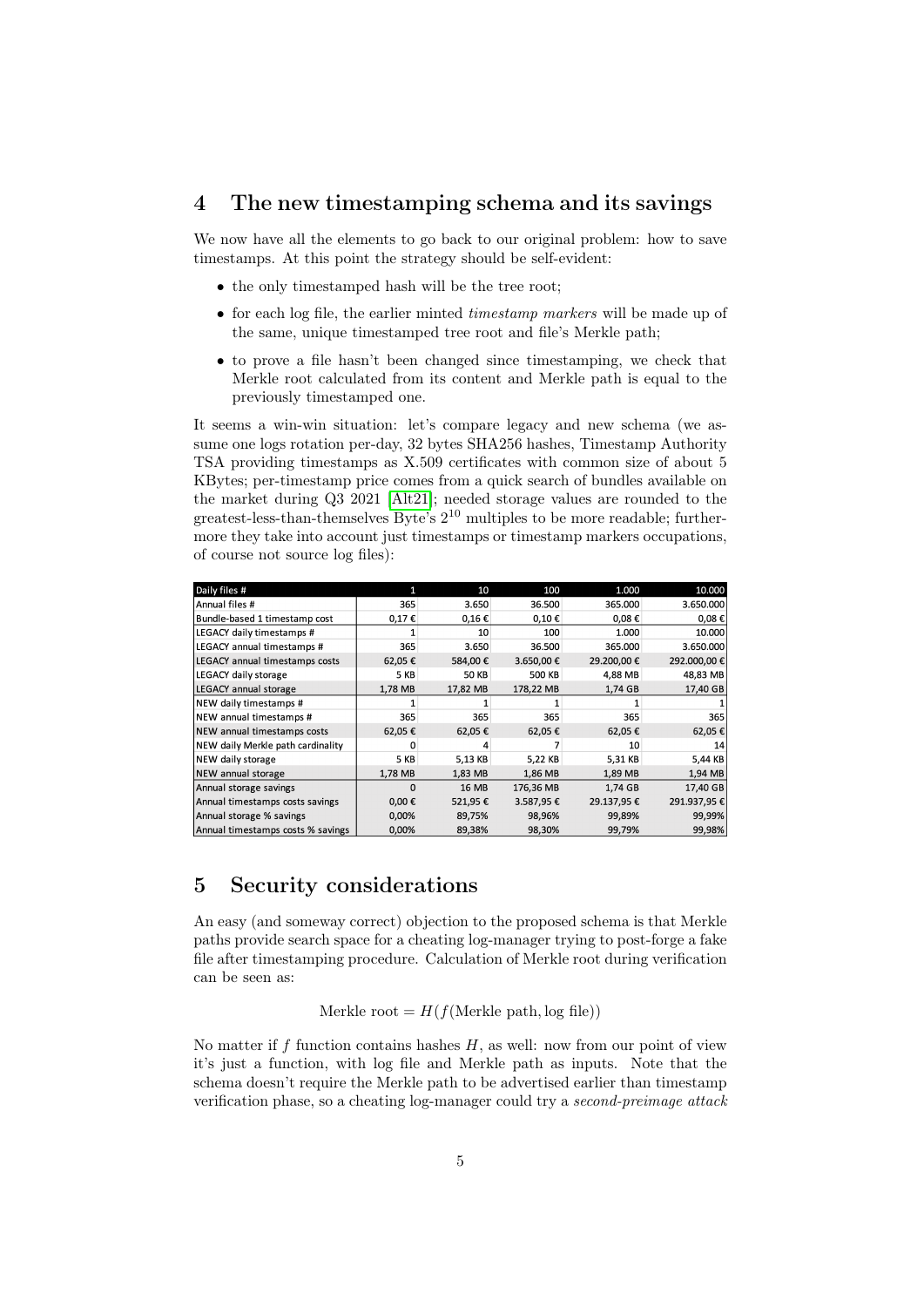to the hash function:

$$
H(f(\text{Merkle path}, \log \text{ file})) = H(f(\text{fake Merkle path}, \text{forget log file}))
$$

The fake Merkle path will offer a relevant search space: considering that each of its elements is itself an hash output, the input bits to play with -once a forged log file has been chosen- are a multiple of outer  $H$  codomain size.

It's known collision resistance is weaker than second-preimage and preimage resistance, given that in the former we can choose both preimages: so if we discover it's not affordable to find a collision, then a stronger difficulty limits the other attacks. Literature (i.e. Birthday paradox [\[Wik21b\]](#page-7-7) [\[Wik21a\]](#page-7-8)) states that the expected number Q of tries to find an hash collision is proportional to the square root of the hash codomain. Considering SHA256:

$$
Q \approx \sqrt{2^{256}} = 2^{128}
$$

Let's try to understand what  $2^{128}$  tries means with an example.

The maximum time a cheating log-manager could have to find a collision is given by the sum of the log retention time and of the access-request maximum handling time (in the unlikely case the search begins soon after the log collection, the access request is made near the end of the retention time, and all permitted time is used to deal with the request). Italian Telephone and Internet Service Providers can reach 6 years retention of metadata; it's common to store so old logs offline, so let's consider 30 days for their handling: more or less  $2^{28}$  seconds overall. Succeeding to cheat within this time means trying  $2^{128}/2^{28} = 2^{100}$  fake Merkle paths per-second. Is it possible?

State-of-the-art in hash computation (double round hash actually) is currently -Q3 2021- represented by Bitcoin ASIC miners, delivering 100 TH/s [\[Bit21\]](#page-7-9): about  $2^{47}$  double round hashes per-second. Even "forgetting" that calculation of Merkle root involves multiple hashes, it's evident that today computational power doesn't allow collisions under the given assumptions (so, as said earlier, we are safe from second-preimage attacks as well).

With the foregoing result it's also worth noting that we don't strictly need a reduction from *new timestamp markers* attacks to *legacy timestamps* attacks (or, seeing it from a more technical point of view, from Merkle root attacks to hash attacks), because we have seen it's unfeasible to exploit the new extra possibilities of attack, if any (and it's not a surprise because Q depends only on hash codomain size, so it's the same in the two cases).

The "given assumptions" statement can be a risky point when dealing with security, so let's explicitly state ours: the hashes are modeled as Random Oracles [\[Mat11\]](#page-7-10) returning *random* and *uniform* outputs. Unluckily actual employed hashes are not ideal ROs, anyway a pragmatic approach about that is widely accepted (at least in Information Technology field where, e.g., SHA256 are not under discussion and Merkle tree structures have an important role in Bitcoin decentralized consensus process [\[And17a\]](#page-7-11)).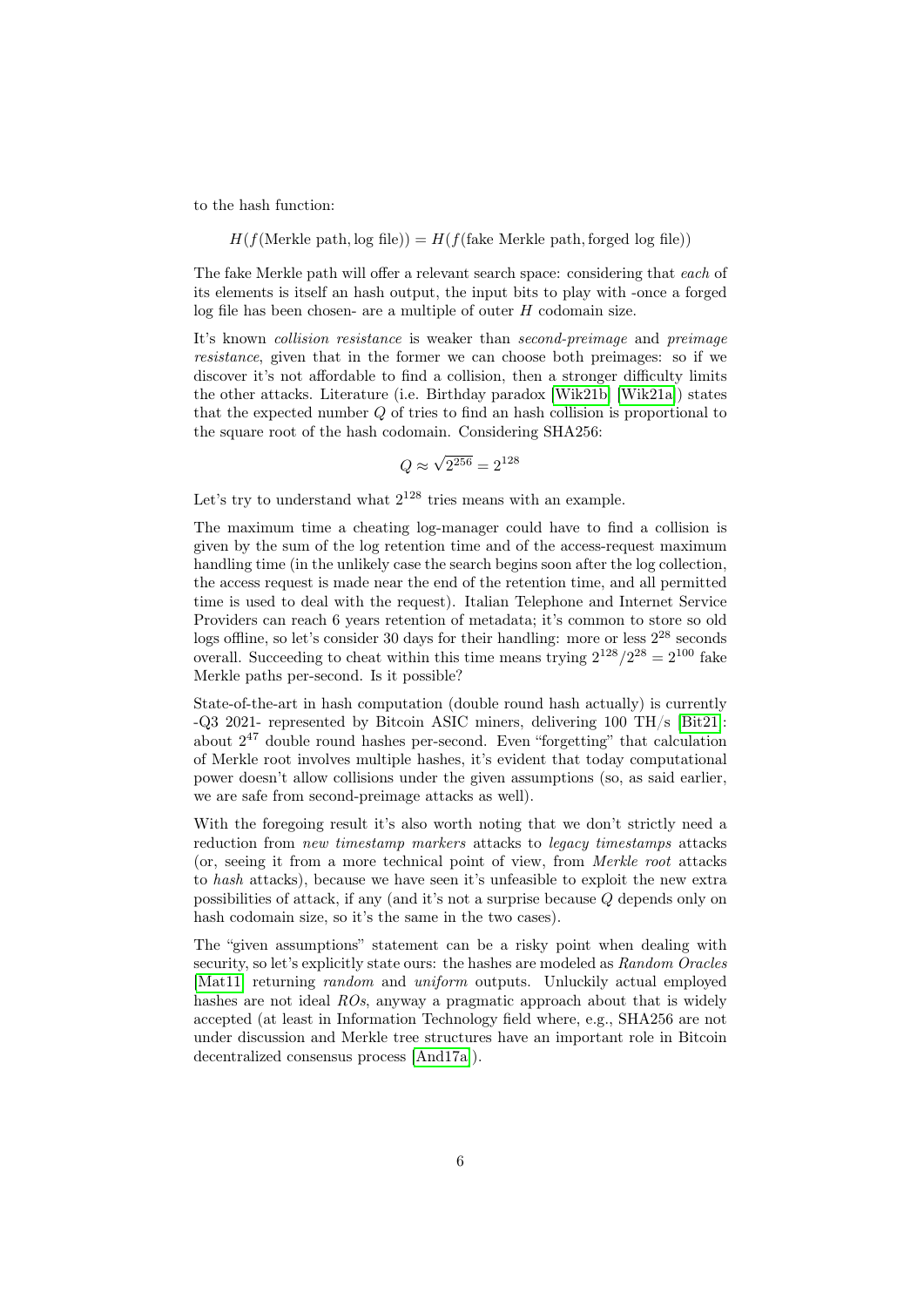#### 6 Schema improvement

Given the foregoing security considerations, we could take some extra precautions to complicate (and so discourage) brute force attacks:

- we could make cheaters' life more difficult by using huge codomain hashes, but computational capabilities are always improving and needing to periodically change hash type to preserve security level wouldn't seem a feasible time-proof approach;
- better to use a tuneable solution using a slowing Key Derivation Function [\[Wik21c\]](#page-7-12) "between" Merkle root and third-party timestamping service: imposing enough KDF repetitions, it would take longer to try enough fake Merkle paths during an attack:



The salt is a random value avoiding attacks by means of pre-computed rainbow tables, while repetitions is the number of KDF iterations (so the slowness tuneable parameter):

- both of them (or any other KDF parameter) could also be committed, by means of an extra hash -not explicitly shown in the picture- compressing them and KDF output before TSA processing, so to constrain their values;
- their retention needs only minor increase in storage requirements.

It's not between the aims of this work to give an indication about which Key Derivation Function to use (and with which parameters), anyway it seems right to cite an often adopted one, PBKDF2 (used in BIP39 Bitcoin wallets, for example [\[And17b\]](#page-7-13)), and the "new" (2015) kid-in-town Argon2. Their parameters should be chosen to enforce the maximum process delay compatible with logs timestamping allowed delay (e.g. if logs have to be timestamped in 10 minutes since rotation, KDF parameters cannot be set to force a 15 minutes delay on process); and to find this compromise in term of KDF parameters, conservative assumptions have to be made about computational resources of log collectors at the time of timestamping (this conservative estimation together with usual computational capabilities improvement over time could result in a decreasing effectiveness of process delay, anyway an overall speed reduction would be attained).

Lastly, the number  $n$  of timestamped files can also be committed in the same way of salt and repetitions: remembering it determines the cardinality of Merkle path, it imposes a constraint on the size of its representation as bit-string, so reducing attacker's degrees of freedom.